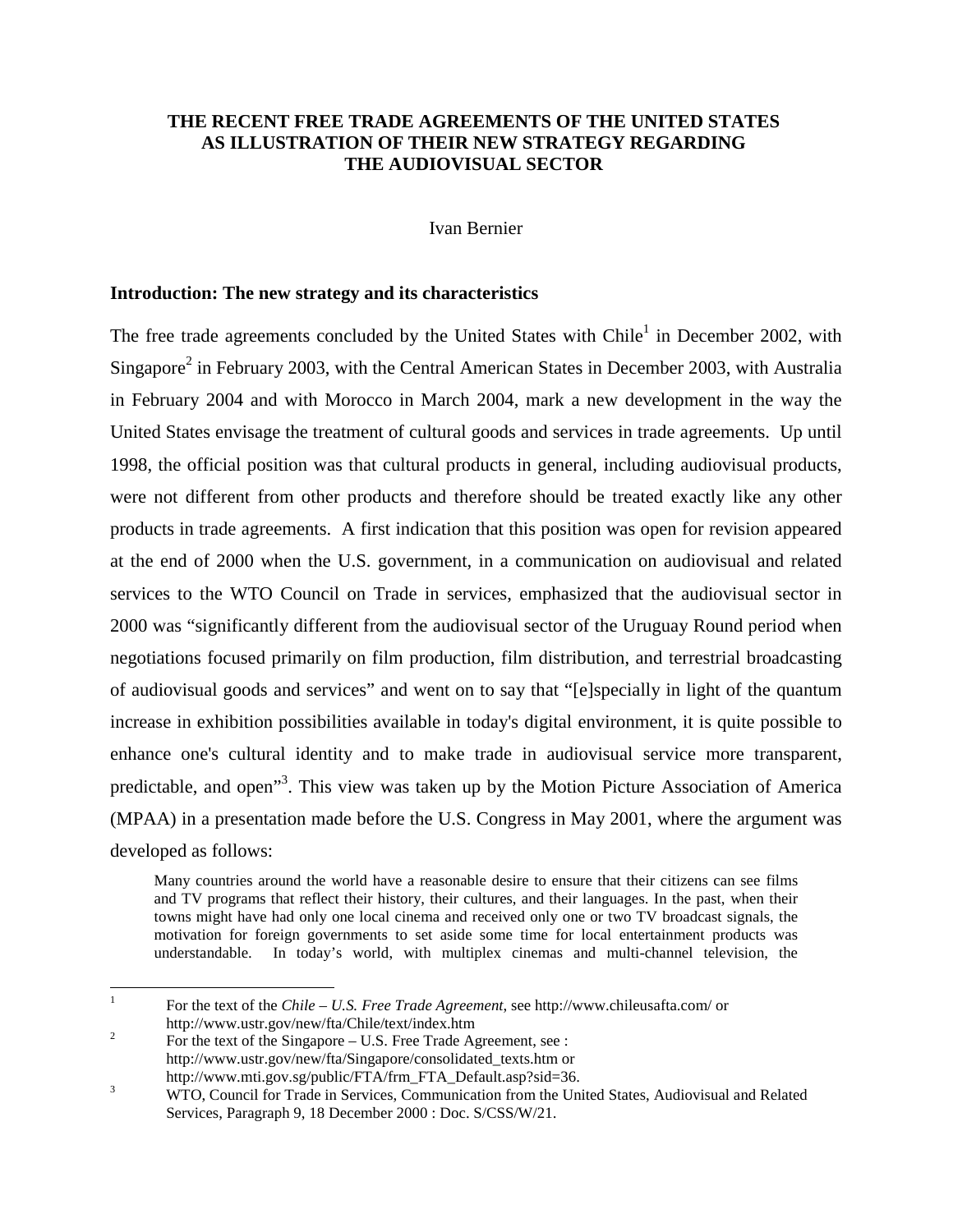justification for local content quotas is much diminished. And, in the e-commerce world, the scarcity problem has completely disappeared. There is room on the Internet for films and video from every countryon the globe in every genre imaginable. There is no "shelf-space" problem on the net. $4$ 

Then the MPAA it went on to explain to Congress the significance of this development for the ongoing trade negotiations:

Fortunately, to date, we haven't seen any country adopt this form of market-closing measure for digitally delivered content. We hope this market will remain unfettered – and hope we can count on your support as we work with our international trade partners to keep digital networks free of cultural protectionism. Congressional authorization of Trade Promotion Authority will also be very helpful in empowering the Administration to negotiate these commitments in the WTO and other trade agreements.

That this view was actively pursued by the U.S. Government became apparent in July 2002, when the latter, in its proposals for liberalizing trade in audiovisual services in the context of the GATS negotiations, requested that countries schedule "commitments that reflect current levels of market access in areas such as motion picture and home video entertainment production and distribution services, radio and television production services, and sound recording services"<sup>[5](#page-1-1)</sup>, while at the same time strongly insisting on the need to keep free of barriers trade in electronically delivered audiovisual products. A few months later, U.S. Congress enacted the "Bipartisan Trade Promotion Authority Act of 2002" which gave fast-track authority to the Executive to conclude free trade agreements with the instructions, among other things, to conclude trade agreements that anticipate and prevent the creation of new trade barriers that may surface in the digital age environment.<sup>[6](#page-1-2)</sup> But it is only in its recent free trade agreements that this new approach was translated for the first time into legal rights and obligations, thus providing a clearer insight into the U.S. audiovisual strategy in the multilateral context<sup>7</sup>.

 $\overline{4}$ 

<span id="page-1-0"></span><sup>&</sup>quot;IMPEDIMENTS TO DIGITAL TRADE": Testimony of Bonnie J.K. Richardson, Vice President, Trade & Federal Affairs, Motion Picture Association of America, before the House Commerce Committee Subcommittee on Commerce, Trade & Consumer Protection, May 22, 2001: http://www.mpaa.org/legislation/.<br>
See United States Mission – Geneva, Press 2002 :<br>
[http://www.usmission.ch/press2002/0702liberalizingtrade.html]

<span id="page-1-1"></span>

<span id="page-1-2"></span> $h$ <sup>6</sup> See Sacha Wunsch-Vincent, "The Digital Trade Agenda of the U.S.: Parallel Tracks of Bilateral, Regional and Multilateral Liberalization", *Aussenwirtshaft*, Vol. 58 (2003), p. 7.

<span id="page-1-3"></span><sup>&</sup>lt;sup>7</sup> It is important to mention in that regard that new free trade agreement are presently being negotiated by the United States with the South African Customs Union (http://www.ustr.gov/new/fta/sacu.htm) , Bahrain (http://www.ustr.gov/fta/bahrain.htm) and with the Andean countries (Columbia, Peru and Ecuador) (http://www.ustr.gov/fta/andean/htm)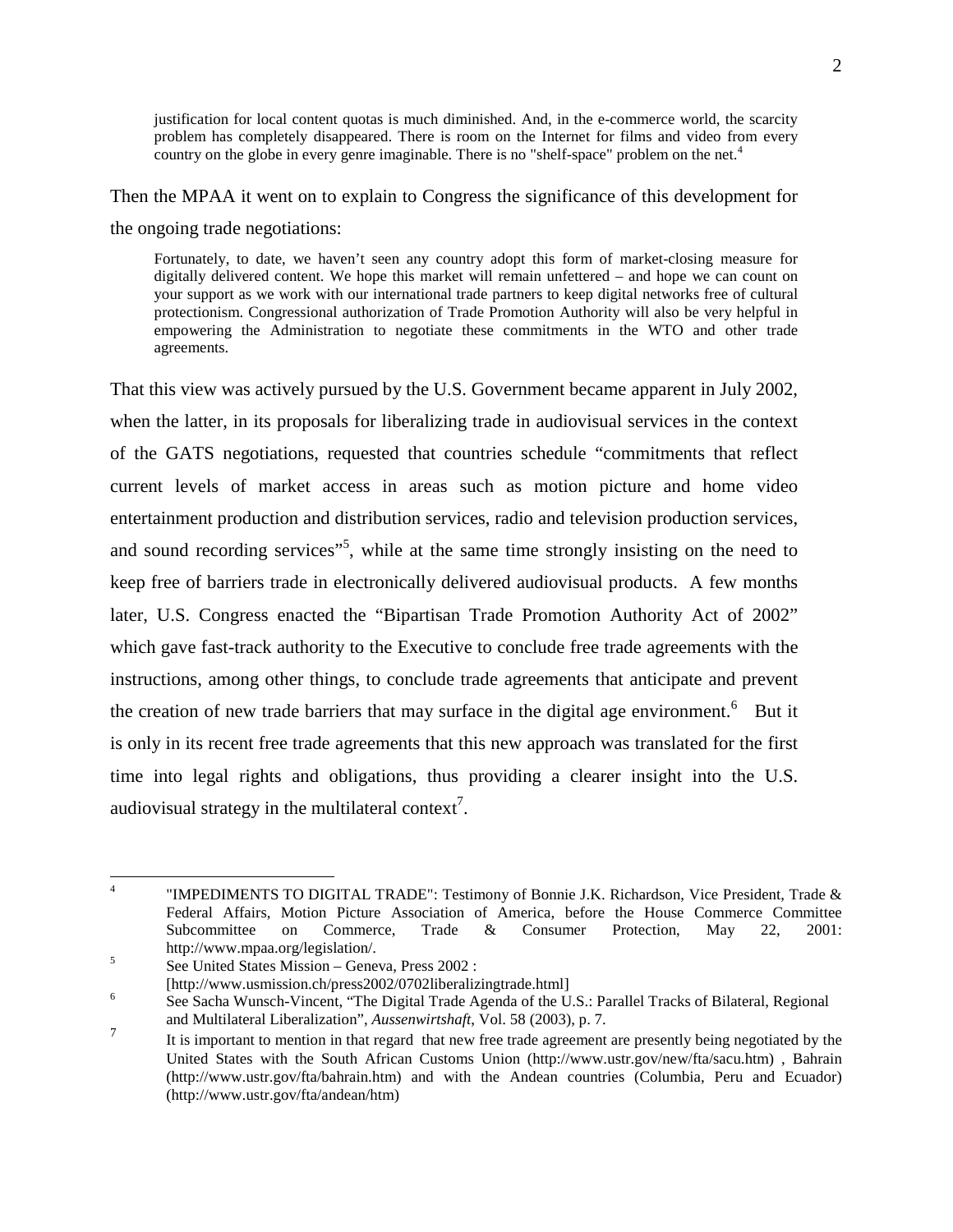<span id="page-2-0"></span>The main characteristics of the new U.S. negotiating strategy, as they emerge from those policy statements, can be described as follows.<sup>[8](#page-2-0)</sup> The first one consists in the adoption of the most liberal approach possible to schedule trade commitments, that is, the negative list approach. The second one consists in the broad acceptance that existing financial support schemes for culture and content production need not be dismantled. The third one, perhaps the most surprising, consists in the relinquishing of traditional demand that local content requirements and other barriers to trade be totally eliminated in the audiovisual sector, at least where traditional technologies are involved. The fourth and last characteristic, at the core of the new strategy, consists in the demand that States commit themselves to keep digital networks free of cultural protectionism. In the following pages, we shall examine more closely how these various elements are incorporated in the five free trade agreements and consider their implications,

#### **1. The negative list approach to scheduling commitments**

Unlike the GATS, where specific commitments regarding national treatment and market access are made following a "positive list" approach where the parties are bound only to the extent that they commit themselves in a list or schedule, those in the service and investment chapters of the five agreements follow a " negative list" approach where all parties are bound in all sectors of services except to the extent that they have inscribed reservations or exceptions in their list or schedule. This last approach was the one used for the negotiation of the North American Free Trade Agreement (NAFTA) and was the preferred one of the United States for the new multilateral round of negotiations in the field of services that was launched in 2000. But the Members of the WTO having decided to stick to the existing approach, the United States simply decided to impose their preferred option in its free trade negotiations.

 $\overline{\mathbf{x}}$ The description of those elements borrows from Sacha Wunsch-Vincent, supra, note 6, p. 11. See also Ivan Bernier, « A Comparative Analysis of the Chile – U.S. and Singapore – U.S. Free Trade Agreements with Particular Reference to their Impact in the Cultural Sector», April 2003 :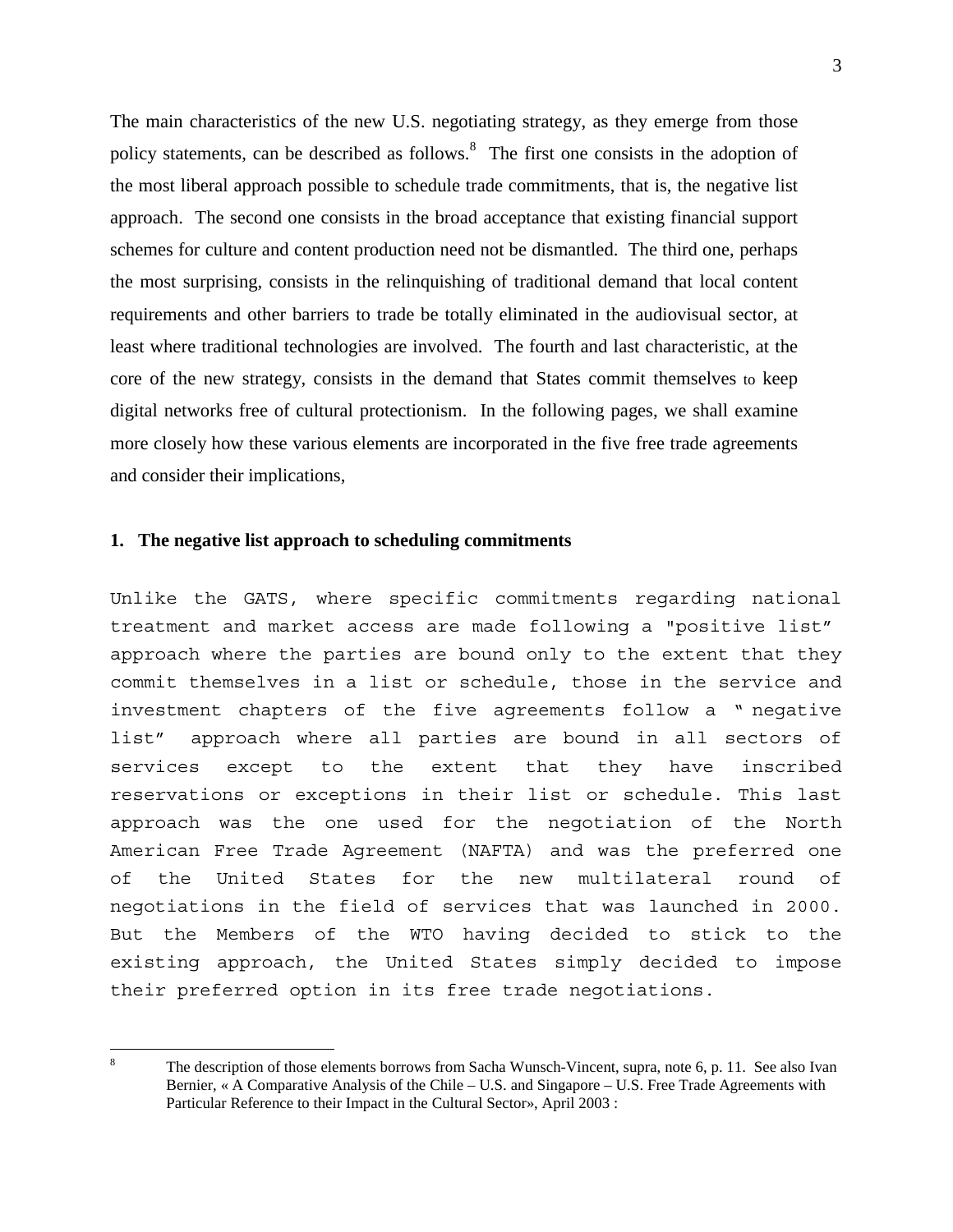The significance of this change of approach is considerable. With the negative list approach, the pressure is clearly on those States that want to exclude certain measures or certain sectors of activities from their initial commitment because they have to explain why this should be the case in order to obtain the consent of the other contracting State or States. The result is that the number of reservations in each of the five free trade agreements remains in general quite small. With the " positive list" approach, the situation is very different. States that do not wish to commit themselves in the audiovisual sector for instance only have to abstain from making commitments in that sector. This is precisely what most States have done at the end of the Uruguay Round of negotiations. The pressure, if there is one, will come from those States which demand specific commitments in the audiovisual sector; in case of refusal to accede to their demand, they may in turn refuse to accede to requests in other sectors coming from those States which refuse to open their audiovisual sector. But the latter, ultimately, would have the last word. Another important consequence of this change of approach is that States that are not well prepared to express their preoccupations and concerns in the audiovisual sector run the risk of ending fully committed by default; and as we shall see, the most at risk from that point of view are the developing countries. Lastly, it is obvious that the "negative list" approach, if it becomes generalized, will spell the end of what a certain number of persons still call the GATS cultural exception, that is, the positive list approach.

### **2. A more detached view of subsidies**

 $\overline{a}$ 

The second characteristic of the new strategy of the United States in the audiovisual sector is its more detached view of subsidies. In all five agreements, "subsidies or grants provided by a Party or a state enterprise, including government-supported loans, guarantees and insurance" are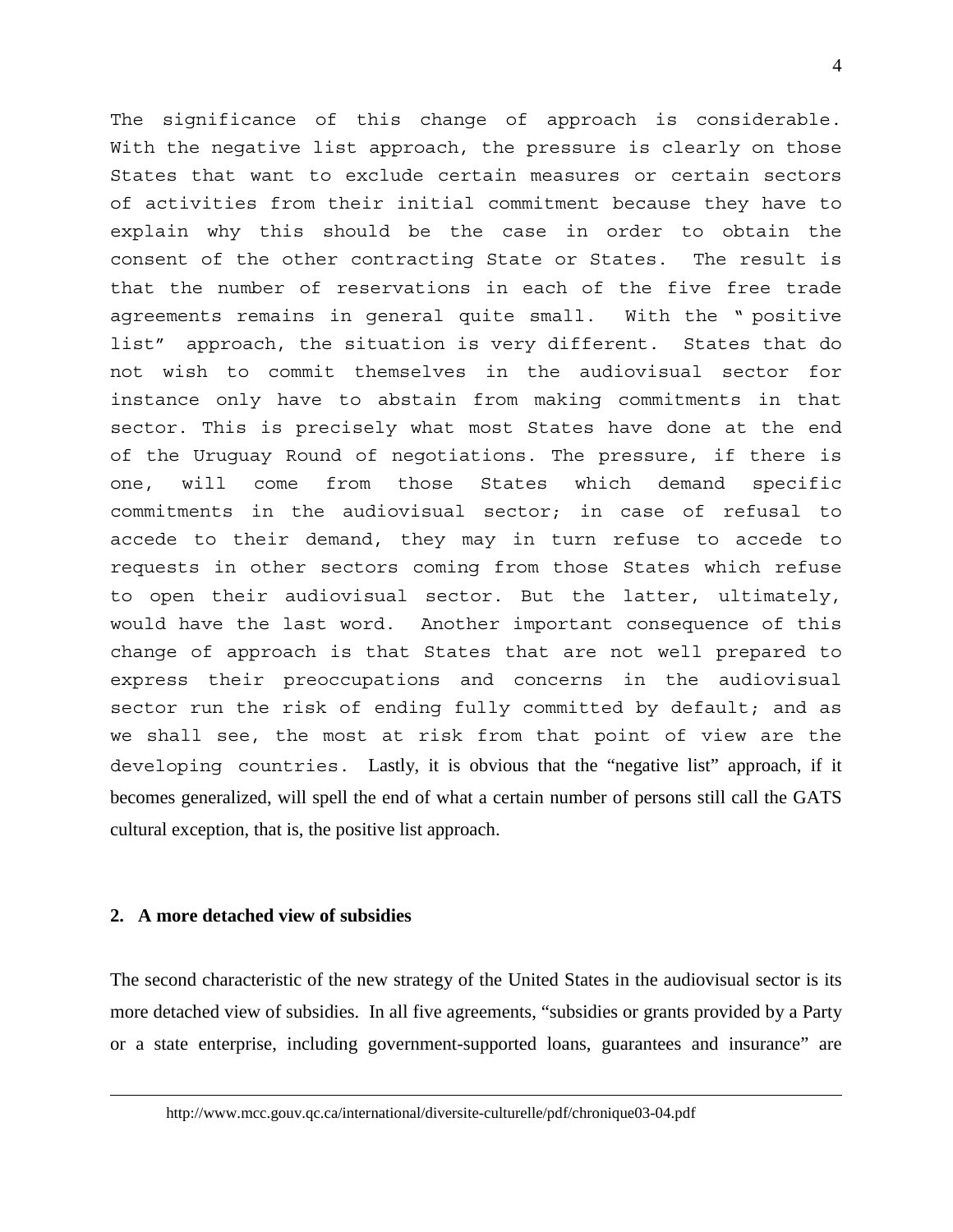<span id="page-4-1"></span>excluded from the scope of the service Chapter. This does not come entirely as a surprise as subsidies are not yet covered in the GATS itself notwithstanding Article XV. Article XV of the GATS recognises that, in certain circumstances, subsidies may have distortive effects on trade in services, and asks that members enter into negotiations with a view to developing the necessary multilateral disciplines to avoid such distortive effects. In view of the substantial financial support given by many governments to their cultural industries, these negotiations were obviously a subject of concern.<sup>[9](#page-4-0)</sup> However, because of the inherent complexity of developing guidelines in this area, the negotiations in question have progressed very slowly since their beginning, in 1995, in the context of the Working Party on GATS Rules.<sup>10</sup> Indeed, it remains unclear for the moment to what extent there is a real consensus on the need for such guidelines on subsidies.

But even though there are currently no multilateral disciplines on subsidies as such in the GATS, subsidies are not totally beyond the reach of the GATS. The Agreement does apply, for instance, in a situation where access to domestic subsidies is granted to certain States and not to others. A concrete example of this in the cultural sector is that of cinema and television co-production agreements which provide preferential access to funding: but for the exemption regime of Article II, paragraph 2, of GATS, those agreements would clearly have been in violation of the MFN obligation of Article II, paragraph 1. More importantly, the Agreement also applies to subsidies when Members list a sector in their Schedule of commitments without any limitation concerning national treatment. National treatment then requires governments providing subsidies to domestic services suppliers to make equivalent subsidies available to foreign services providers operating in the country. This explains why the United States, in one of its few limitations on specific commitments in audiovisual services, explicitly mentioned grants from the National Endowment for the Arts that are only available for individuals with US citizenship or permanent resident alien status, a clear indication that in its view such grants, in the absence of a limitation, would be

<span id="page-4-0"></span> $\overline{Q}$ In a 1998 background note prepared by the Secretariat for the Working Party on GATS Rules which analyzes, on the basis of information provided in the Trade Policy Reviews, subsidies for services sectors, aids to the audiovisual industries are the most frequently mentioned type of subsidies: see doc.

S/WPGR/W/25 (26/01/98).<br>
See the note on conceptual issues relating to subsidies prepared by the Secretariat: Doc. S/WPGR/W9. For the most recent report of the Working Party on GATS Rules, dated October 4, 2001, see doc. S/WPGR/6. See also Gilles Gauthier, with Erin O'Brien and Susan Spencer, *Déjà Vu or New Beginning for Safeguards*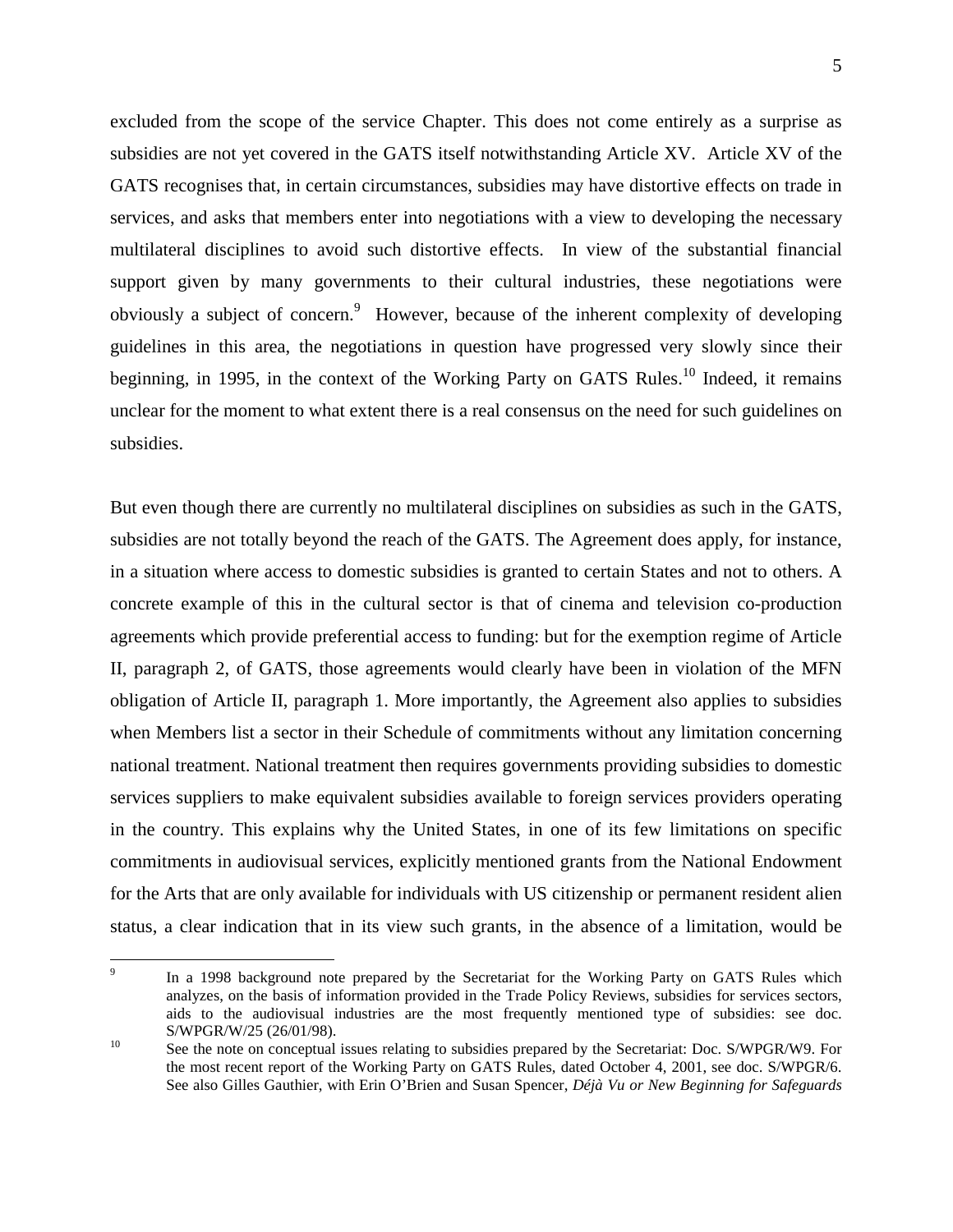incompatible with national treatment.<sup>11</sup> New Zealand has similarly indicated in its list that assistance to the film industry through the New Zealand Film Commission is limited to New Zealand films as defined in Section 18 of the *New Zealand Film Commission Act 1978*. [12](#page-5-1) In practice, the majority of members have included limitations to their national treatment commitments that apply to all subsidy practices.<sup>[13](#page-5-2)</sup>

This being the situation at the multilateral level, one may legitimately query whether similar conclusions are not warranted in the case of the recent U.S. free trade agreements. In other words, can a contracting party to these agreements commit to grant national treatment to foreign investors of the other party or parties and at the same time refuse them access to their subsidy programs? In light of the explicit provision of each free trade agreement on the subject, the answer is definitely yes. The provision in question, to be found in the Article on non-conforming measures of the investment Chapter, stipulates that "the national treatment obligation, the most-Favoured-Nation treatment obligation and the obligation relating to Senior management and boards of directors do not apply to "subsidies or grants provided by a Party, including government supported loans, guarantees, and insurance"<sup>14</sup>. From that point of view, it would appear that the recent U.S. free trade agreements are less constraining that the GATS regarding the use of subsidies.

However, the concession made by the United States regarding subsidies, when considered in context, is more apparent than real. The truth of the matter is that the production of audiovisual and cinematographic content in most countries of the world is practically impossible without subsidies. The United States know very well that any attempt to seriously constrain the use of subsidies in those sectors would meet a lot of resistance abroad. Furthermore, since the decision of the WTO Appeal Board in *U.S. - Tax treatment of foreign sales corporations*, [15](#page-5-4) we know now that they have themselves offered considerable subsidies to their own audiovisual sector; and

 $\overline{a}$ 

<span id="page-5-4"></span>*and Subsidies Rules in Services Trade*, in *GATS 2000:* NEW DIRECTIONS IN SERVICES TRADE LIBERALIZATION, 165, 176-181(eds. Pierre Sauvé and Robert M. Stern 2000).<br>
GATS/SC/90, p. 46.<br>
GATS/SC/62, under audiovisual services<br>
See GAUTHIER, O'BRIEN and SPENCER, *supra*, note 10, p. 177<br>
See Article 11.13.5 (b) of

<span id="page-5-0"></span>

<span id="page-5-1"></span>

<span id="page-5-2"></span>

<span id="page-5-3"></span>America free trade Agreement, Article 10.7.5 (b) of the U.S. - Chile Free Trade Agreement, Article 15.12.5 (b) of the U.S. Singapore Free Trade Agreement.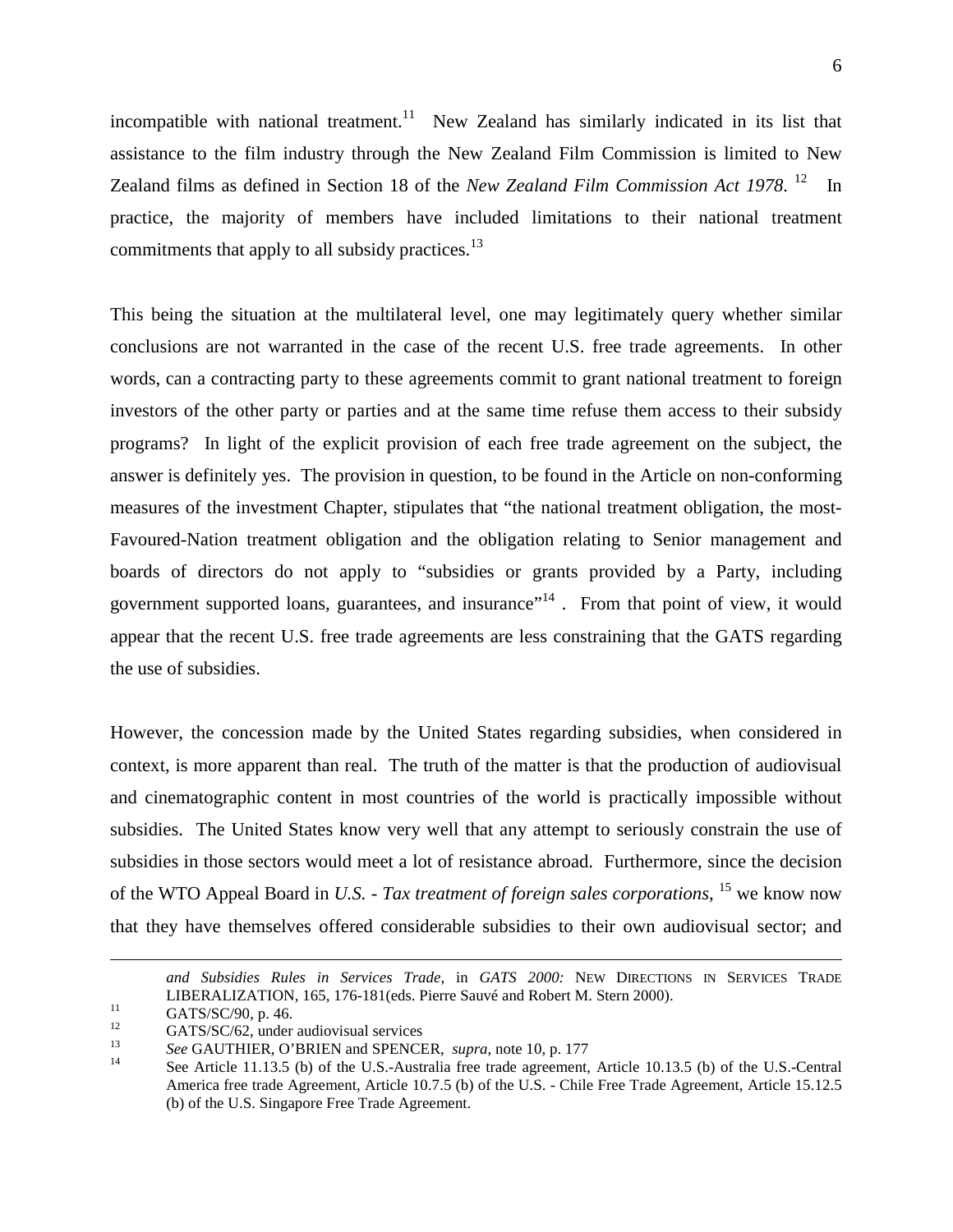judging by the proposals made so far to implement the decision, chances are that the audiovisual sector will continue to benefit from very substantial financial support in the future, albeit in a different way.<sup>16</sup> More importantly, they don't need to be really concerned by what other States do in that respect. Since they can absorb a substantial part of the cost of producing creative content in their own huge market, this allows them in turn to sell such content in the rest of the world at a price locally adjusted.<sup>17</sup> Yet, according to Sacha Wunsch-Vincent, "U.S trade negotiators have made it clear that they will target very trade-distorting financial support schemes", which brings from him the following comment : "As most subsidy scheme may have a trade-distorting effect, the implication of this qualification is not totally clear"<sup>[18](#page-6-2)</sup>

# **3. A relinquishing of traditional demands regarding discriminatory regulations in the audiovisual sector**

In the new U.S. free trade agreements, as seen previously, Members are fully committed, subject to the exceptions and reservations set out in their Schedules. These reservations can be made regarding existing measures that are not subject to some or all of the obligations imposed in the service and investment chapters of the Agreement (Annex I reservations) or regarding specific sectors, subsectors, or activities for which each Party maintains existing, or adopt new or more restrictive, measures, that do not conform to the obligations imposed in the same chapters (Annex II reservations). This last type of reservations, as will be noted, is broader in its scope and applies to past as well as future measures. Before looking at the reservations actually made by the States concerned with regard to the audiovisual sector, however, it may be useful to see first the obligations to which this possibility of making reservations apply.

The basic obligations in the service Chapter concern the granting of national treatment (the granting to service suppliers of the other Party of treatment no less favourable than granted, in like circumstances to its own suppliers of services), the granting of the most-favored–nation

<span id="page-6-0"></span>

<sup>15</sup> WT/DS108/AB/RW <sup>16</sup> See Mike Turgeon, *The Hollywood Reporter.com*, "Proposed bill may hold tax benefit for domestic film production": http://www.hollywoodreporter.com/thr/pwc/talking\_display.jsp?vnu\_content\_id=1937090. See also : http://www.export.gov/eu\_tsatus.html<br>
<sup>17</sup> For a clear expression of that view, see Kim Dalton, Chief Executive, Australian Film Commission,

<span id="page-6-1"></span><sup>&</sup>quot;Cultural Impacts of the Aust/US Free Trade Agreement" : http://www.afc.gov.au/downloads/policies/apec\_kd\_final\_web.pdf Supra, note 6, p. 16, at note 38.

<span id="page-6-2"></span>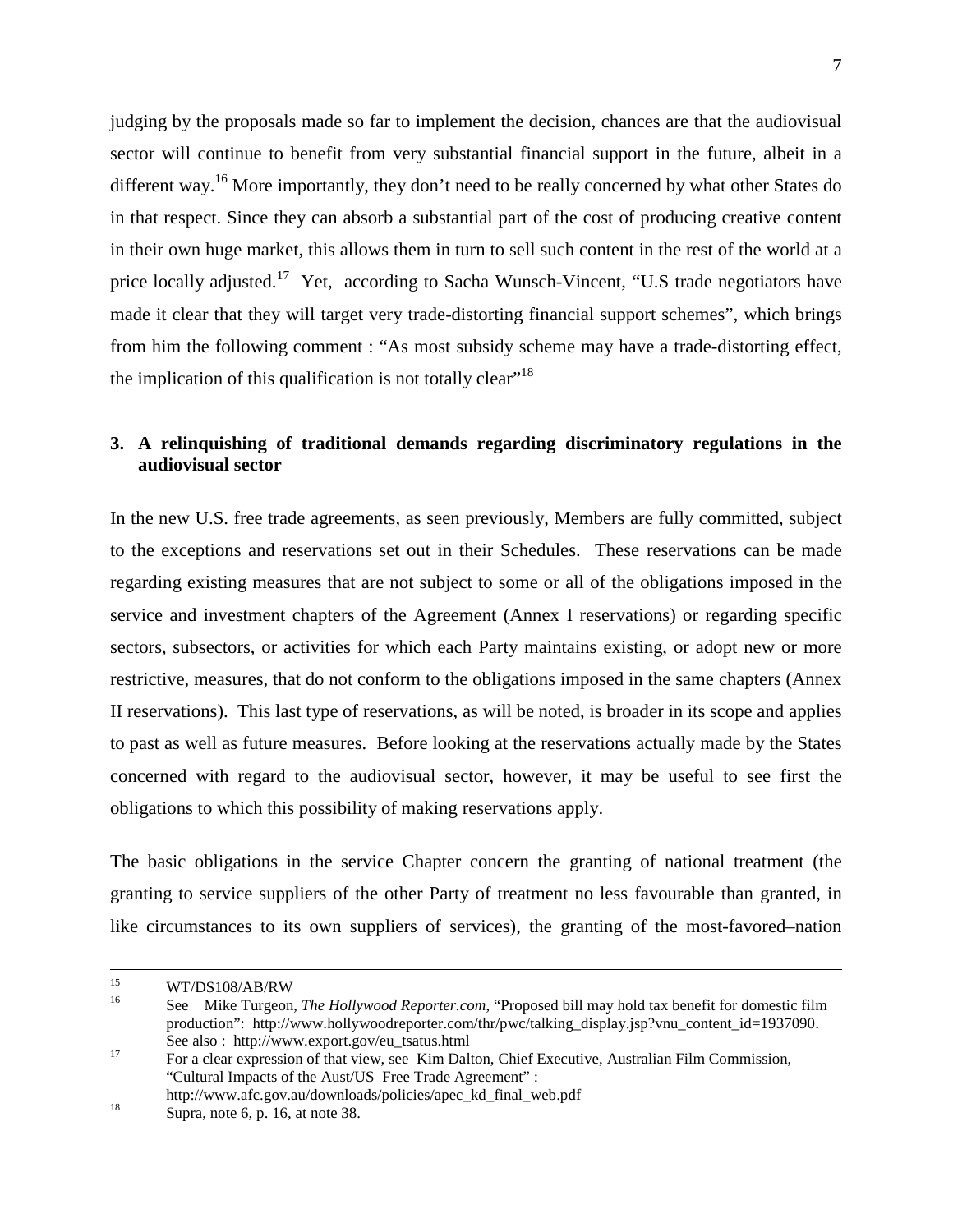treatment (the granting to service suppliers of the other Party of treatment no less favourable than granted, in like circumstances, to service suppliers of a non-Party) and the granting of market access (the interdiction to maintain measures limiting a) the number of services suppliers, b) the total value of transactions, c) the total number of services or the total quantity of services output, d) the total number of natural persons that may be employed by a particular service sector and e) measures which restrict or require specific types of legal entity or joint ventures through which a service supplier may supply a service. These three basic obligations are completed by a further obligation concerning local presence stating that "[n]either Party shall require a service supplier of the other Party to establish or maintain a representative office or any form of enterprise, or to be resident, in its territory as a condition for the cross-border supply of a service" .

The investment chapters of the five agreements follow a similar pattern. The basic obligations are to grant national treatment, most-favored-nation treatment and the minimum standard of treatment (that is a treatment in accordance with customary international law, including fair and equitable treatment and full protection and security). The obligation to grant national treatment is particularly important in the cultural sector because a number of States have measures that treat foreign investment and foreign investors less favourably than domestic investments and domestic investors in that sector These three basic obligations are completed by two others, the first one concerning performance requirements and the second one senior management and board of directors<sup>[19](#page-7-0)</sup>. The obligation concerning performance requirements is of particular interest for the cultural sector because certain States effectively make foreign investments in the audiovisual sector subject to review in order to determine if such investment are likely to be of a

<span id="page-7-0"></span> $19$ 19 The provision *regarding performance requirements* reads as follows : "Neither Party may impose or enforce certain types of requirements, or enforce any commitment or undertaking, in connection with the establishment, acquisition, expansion, management, conduct, operation, or sale or other disposition of an investment of an investor of a Party or of a non-Party in its territory". As for senior management and boards of directors, a Party cannot require that an enterprise of that Party that is a covered investment appoint to a senior management position individuals of any particular nationality but may require that a majority of the board of directors be of a particular nationality.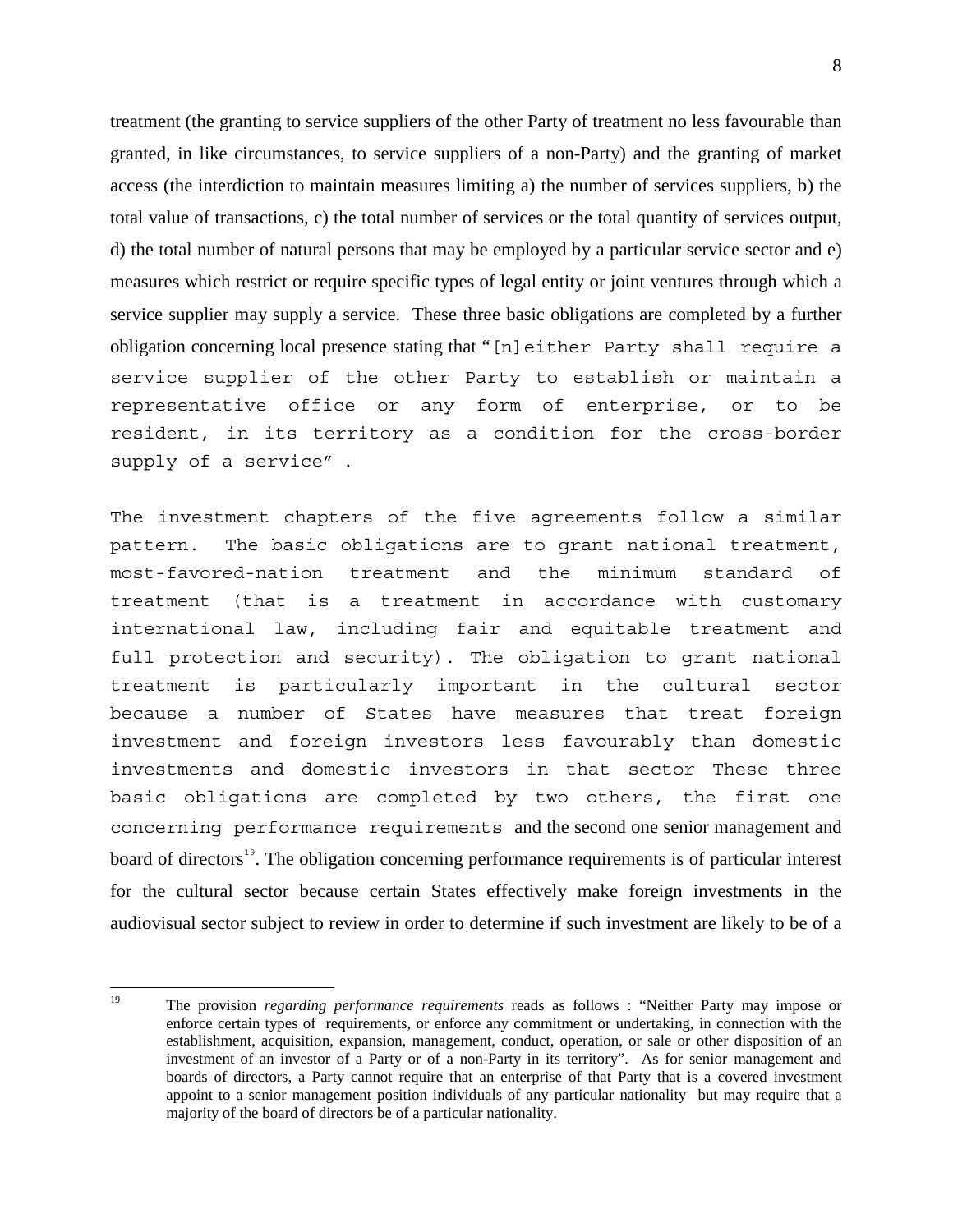net benefit, the determination being made on the basis of factors related to the performance of the investments.

Turning now to the reservations actually made with regard to the audiovisual sector, we shall proceed agreement by agreement, in the order of their date of signature, looking at the list of reservations of each party. In the case of the United States, which have few reservations that are largely the same in each agreement, we will simply mention here that they are essentially intended to preserve the right of the United States to adopt or maintain any measure that accords differential treatment to persons of other countries due to application of reciprocity measures or through international agreements involving sharing of the radio spectrum, guaranteeing market access or national treatment with respect to the one-way satellite transmission of direct-to-home (DTH) and direct broadcasting satellite (DBS) television services and digital audio services. In so far as concerns investments, they also have reservations concerning the right to restrict ownership of radio licenses for all communications by radio, including broadcasting. For the other States, as we shall see now, the list of reservations in the audiovisual sector varies considerably, both in length and in importance.

Chile, which signed the first of the five agreements, has made a significant use of reservations in so far as concerns cultural services. Under Annex I (existing measures), it reserves the right to maintain a non-conforming measure on open television programming which states that "the Consejo Nacional de Televisión may establish, as a general requirement, that programs broadcast through public (open) television channels include up to 40 percent of Chilean production". What is meant by "public (open) television" is not entirely clear, but judging from a Side letter on TV annexed to the Chapter on services, it would cover conventional television but not cable television or satellite television. The letter in question, apparently meant to reassure the United States, confirms the understanding of both Parties that the law of Chile gives the Consejo Nacional de Television de Chile the right to require up to 40% per channel public (open) television programming to consist of national production. This percentage is not applied to cable television. The letter recognizes also that on average, national production in open television has been over 50% of programming. In view of the fact that this reservation applies only to measures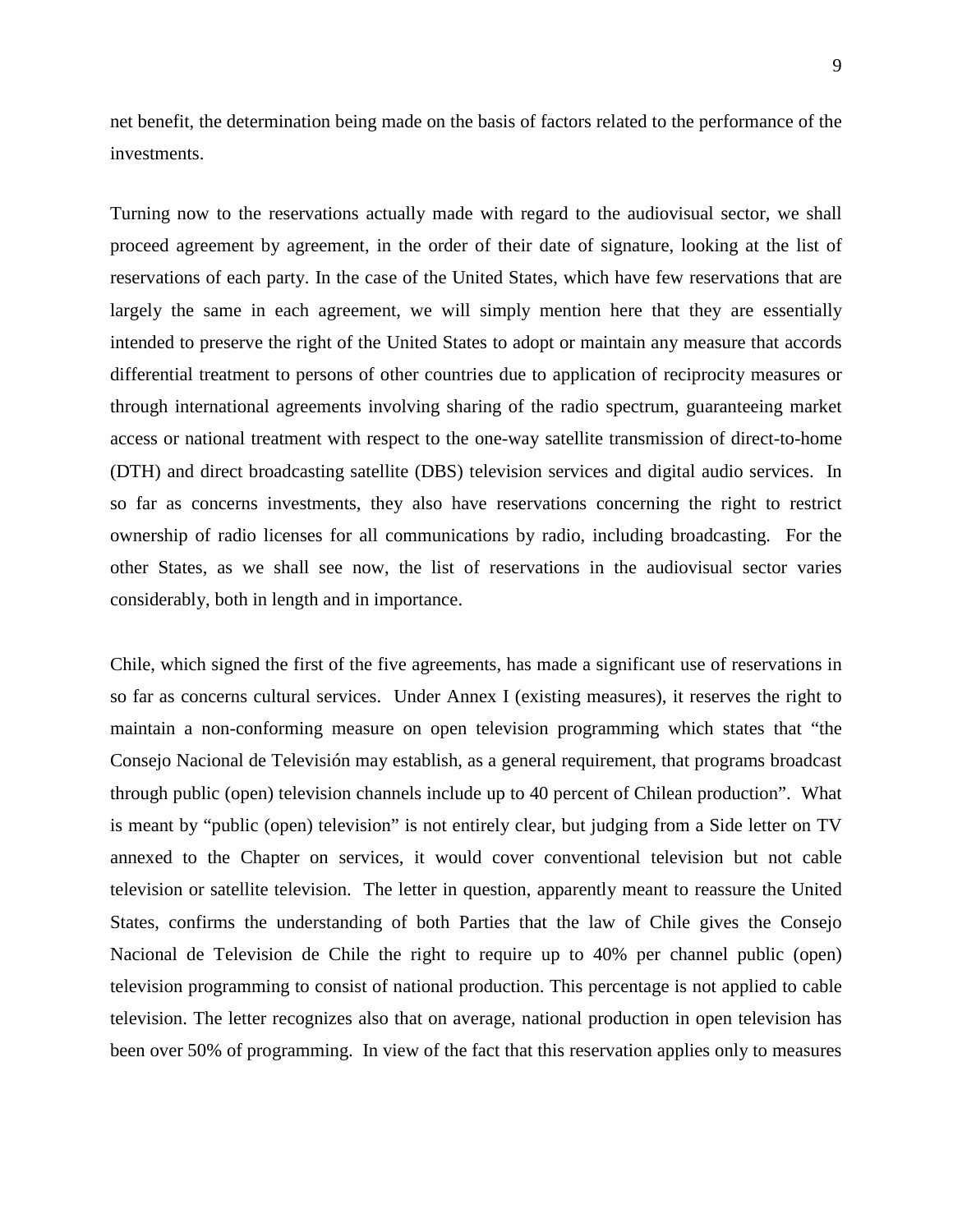existing at the date of entry into force of the agreement<sup>[20](#page-9-0)</sup>, it is clear that the establishment of a level of protection for national production programming higher than 40% is excluded for the future, as is excluded any expansion of the scope of the reservation.

Under Annex II, Chile first reserves the right to adopt or maintain any measure that accords differential treatment to countries under any existing or future bilateral or multilateral international agreement with respect to cultural industries, such as audiovisual cooperation agreements. Chile equally reserves the right to adopt or maintain any measure related to crossborder trade in one-way satellite broadcasting of digital telecommunication services, whether these involve direct home television broadcasting, direct broadcasting of television services, or direct audio broadcasting, and supplementary telecommunication services. Chile finally reserves the right to adopt or maintain any measure relating to market access in all sectors, except for certain sectors explicitly mentioned that include entertainment services (including theatre, live bands, and circuit services), news agencies services, libraries, archives, museums, and other cultural services, as well as publishing services. The sector of communications services, which includes audiovisual services, not being mentioned here, would apparently be covered by this market access reservation ; however, the fact that a reservation was taken for an existing nonconforming measure concerning television quotas appears to indicate that audiovisual quotas in general are not covered by that reservation. Finally, with regard to investments as such, Chile has reserved the right "to adopt or maintain any measure related to the investors or to the investments of investors of the United States in one-way satellite broadcasting of digital telecommunication services, whether these involve direct home television broadcasting, direct broadcasting of television services, or direct audio broadcasting, and supplementary telecommunication services".

Singapore also has made two reservations concerning cultural services in Annex 8B which do represent a significant limitation to the application of the basic obligations under the service chapter. The first reservation concerns broadcasting services understood as the scheduling of a series of literary and artistic works by a content provider for aural and/or visual reception, and for which the content consumer has no choice over the scheduling of the series" (excluding therefore

<span id="page-9-0"></span>20

See the definition of « existing measures" in Article 2.1.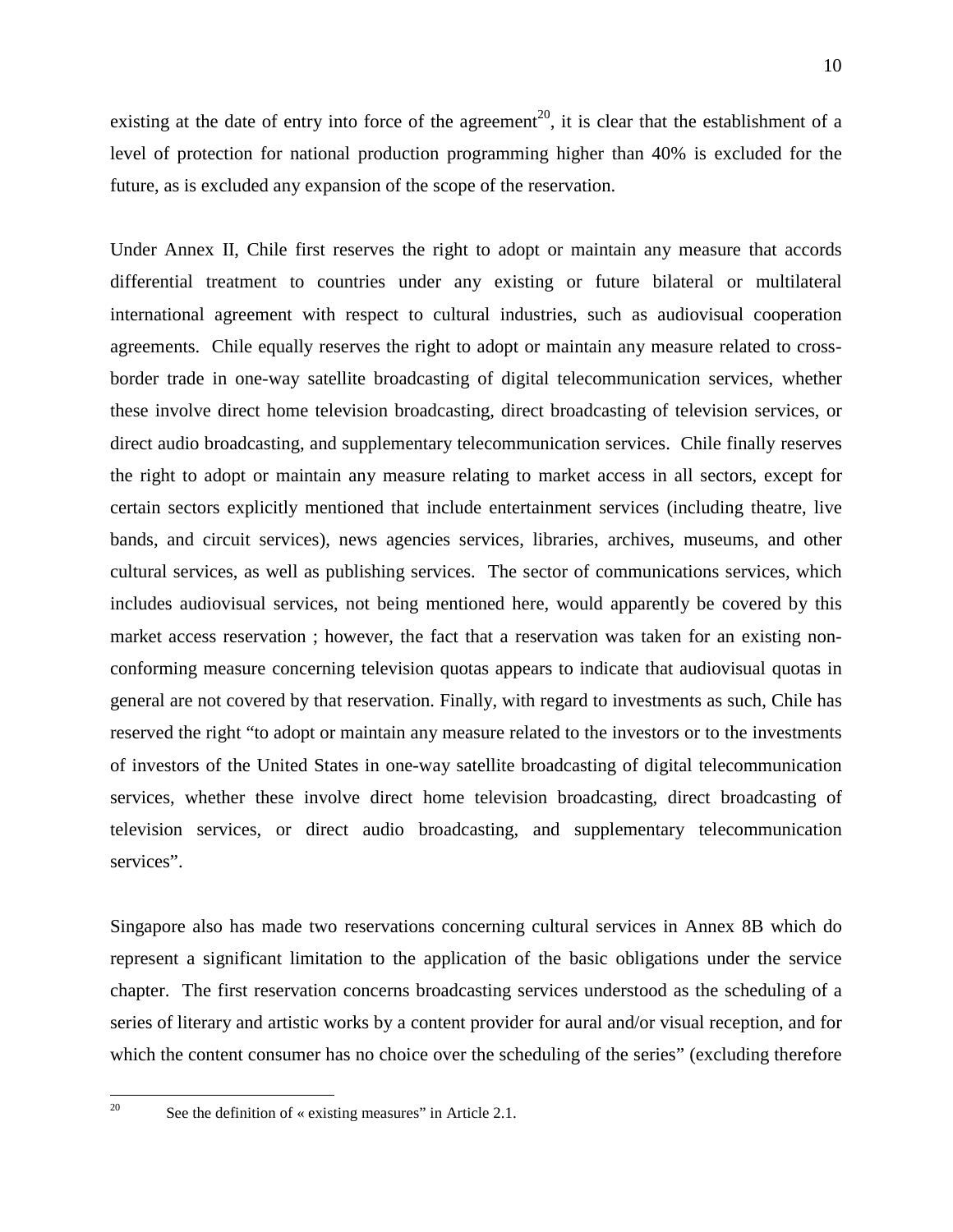such services as T.V. on demand and pay T.V.); this reservation applies to the basic obligations regarding national treatment, most-favoured-nation treatment and market access and covers existing as well as future measures. The second reservation concerns distribution and publication of printed media, meaning by that "any publication containing news, intelligence, reports of occurrences, or any remarks, observations or comments relating thereto or to any matter of public interest, printed in any language and published for sale or free distribution at intervals not exceeding one week" ; here again the reservation applies to national treatment, most-favourednation treatment and market access but also, in addition, local presence, and it covers existing as well as to future measures.

In the Central American Free Trade Agreement (CAFTA), the six States that are now involved have all made reservations concerning services but the importance of their reservations vary considerably. The first States to sign on, Guatemala, Honduras, El Salvador and Nicaragua, have made few reservations that significantly limit their commitments regarding national treatment and market access in cultural services. In the case of Guatemala, for instance, the only reservation taken in Annex I states that in order for international artists or artists groups to perform in Guatemala, they must have a consent letter from any of the legally recognized artist unions in the country and that in mixed performances, made up of one or more films or variety shows, preference will be given to national elements if the circumstances of the cast, schedule, and contract so allow. In Annex II, Guatemala has no reservation that truly limits its commitments in the audiovisual sector or even in the cultural sector for that matter. Honduras for its part has one reservation in Annex I dealing specifically with the audiovisual sector, which stipulates that only Hondurian nationals by birth may exercise senior management of newspaper or of free over the air broadcast (radio and television) news media, and another reservation dealing with entertainment services, which states that foreign music artists who wish to perform individually or as a group in Honduras must pay five percent of the contracted fee to the Artists Union of Honduras. Curiously, Honduras does have a reservation concerning the right to maintain market access restrictions in certain sectors, but audiovisual services are explicitly excluded form those sectors. Honduras, as Guatemala, has no reservation limiting its commitments in the audiovisual sector in Annex II. El Salvador's and Nicaragua's reservation are essentially the same as those of Honduras both in Annex I and Annex II. As can be seen, Guatemala, Honduras, El Salvador and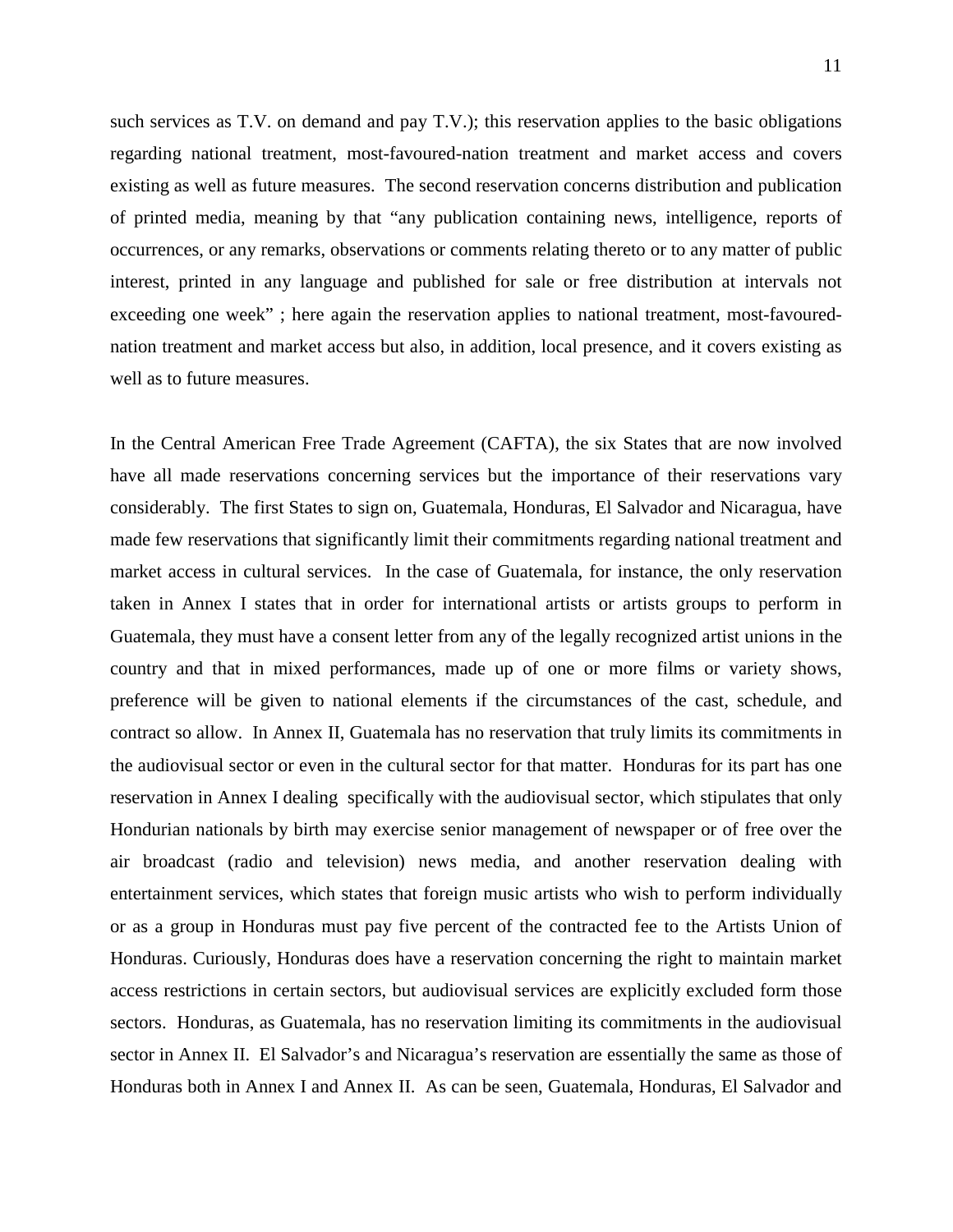Nicaragua have all opted to leave their audiovisual sector wide open to imports. Why they chose to do so is not quite clear, especially since they had the experience of Chile and Singapore to guide them in this area. All four States have also included a reservation similar to that of Chile concerning the right to adopt or maintain any measure that accords differential treatment to countries under any existing or future bilateral or multilateral international agreement. But this reservation, apparently, is not seen as an important concession by the United States. As is pointed out in a report by the Industry Sector Advisory Committee for Trade Policy Matters to the United States Trade Representative concerning the U.S.- Morocco Free Trade Agreement, which contains a similar reservation, "Morocco's MFN exemption for cultural related industries is not commercially problematic as Morocco agrees to provide national treatment in this area and we do not expect that Morocco will provide better terms to third parties than it provides to its own producers very often".<sup>[21](#page-11-0)</sup>

The situation is different in the case of Costa Rica, which took a little more time to complete its participation in the CAFTA, and in the case of the Dominican Republic, which was accepted in April 2004 in what is now called CAFTA + agreement. Whether or not it is because of the extra negotiating time granted to Costa Rica, the fact is that its list of reservations in the audiovisual sector is more encompassing than that of the four other Central American States. It includes in particular, in Annex I, a reservation which provides among other things that the number of radio programs and radio soap operas recorded abroad may not exceed 50% of the total number aired per domestically transmitted radio station per day and that the number of programs filmed or videotaped abroad may be limited to 60% of the total number of programs aired on domestically transmitted television per day. It also has a reservation which covers various measures requiring minimum ownership by Costa Rican national or enterprise in audiovisual industries. In annex II, Costa Rica has a reservation concerning the right to adopt or maintain any measure that accords differential treatment to countries under any existing of future bilateral or multilateral international agreement with respect to cultural industries, such as audiovisual cooperation agreements ; and for greater certainty, it is stated that government supported subsidy programs for the promotion of cultural activities are not subject to the limitations or obligations of this

<span id="page-11-0"></span> $\overline{21}$ 

<sup>21</sup> See: http://www.ustr.gov/new/fta/Morocco/advisor/isac13.pdf. A similar remark is made by Sacha Wunsch-Vincent, supra, note 6.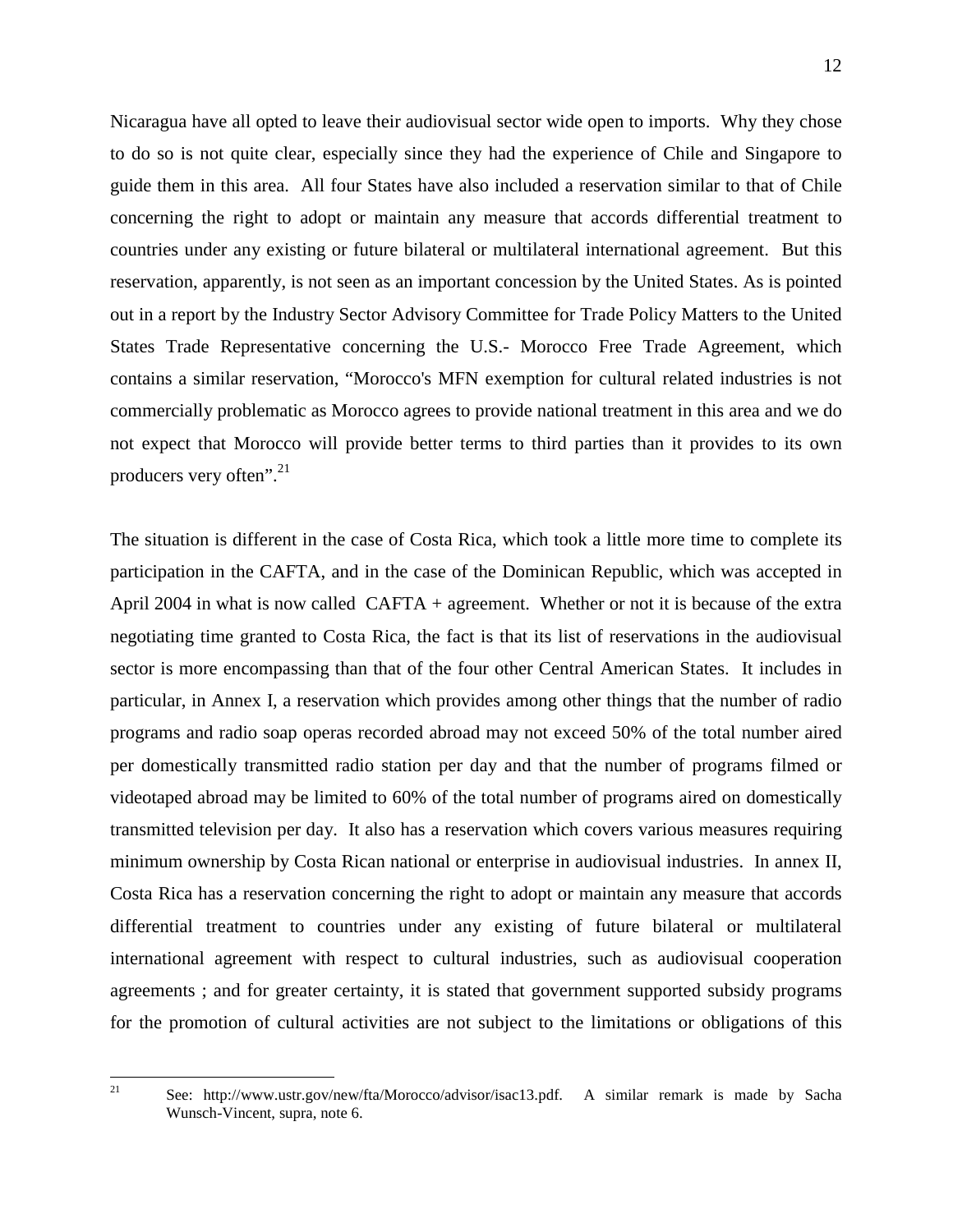13

Agreement. In the case of the Dominican Republic, finally, the reservations under Annex I and II cover more or less the same ground as those of Costa Rica, except that "in all radio programming that originates in the Dominican Republic, 50% of the music played shall be by Dominican authors, composers or signers and that for every three soap operas that are broadcast, for a national audience in the Dominican Republic, one must be by Dominican authors and must have been made in the Dominican Republic.

Australia's list of reservations stands as the most elaborate and complex of all lists of reservations in the audiovisual sector. This does not come as a surprise as Australia, the only developed country among the States involved in the recent free trade agreements of the United States (leaving aside Singapore), has a long tradition of active governmental intervention in that sector for the purpose of preserving and promoting Australia's cultural expression and identity, and a strong public support in favour of such policy. Judging by the result, the discussions must have been quite intense at times. What comes out from that list of reservations is that Australia has succeeded by and large in retaining its existing commercial television quotas (55% of programs to be Australian and minimum amounts of "subquotas" for adult and children drama and documentaries), its existing content quotas for commercial radio (up to 25%) and its existing requirement that subscription television broadcasting (pay TV) spend 10% of the program budget of drama and general entertainment channels on new Australian drama (the agreement even allows here an increase in that requirement of up to 20% and an extension of the 10% requirement to other genres). The only thing that was lost in that regard was the capacity to adopt higher quotas or more restrictive measures. But Australia has been somewhat less successful in preserving its freedom to intervene as it wants in the field of new media services. Jock Given summarizes as follows the content of the reservations made in that regard:

"Australia's right to introduce local content requirements (though not all other policy measures) on 'new media' services is tightly circumscribed. Measures can be imposed on 'interactive audio and/or video services', but only so as to ensure Australian content or genres are not, unreasonably denied' to Australian consumers, and only on companies that carry business in Australia."<sup>[22](#page-12-0)</sup>

<span id="page-12-0"></span> $22$ <sup>22</sup> Jock Given, Submission to Joint Standing Committee on Treaties Inquiry into the Australian-US Free Trade Agreement (AUSFTA), p. 6 : http://www.aph.gov.au/house/committee/jsct/usafta/subs/SUB147.pdf , April 2004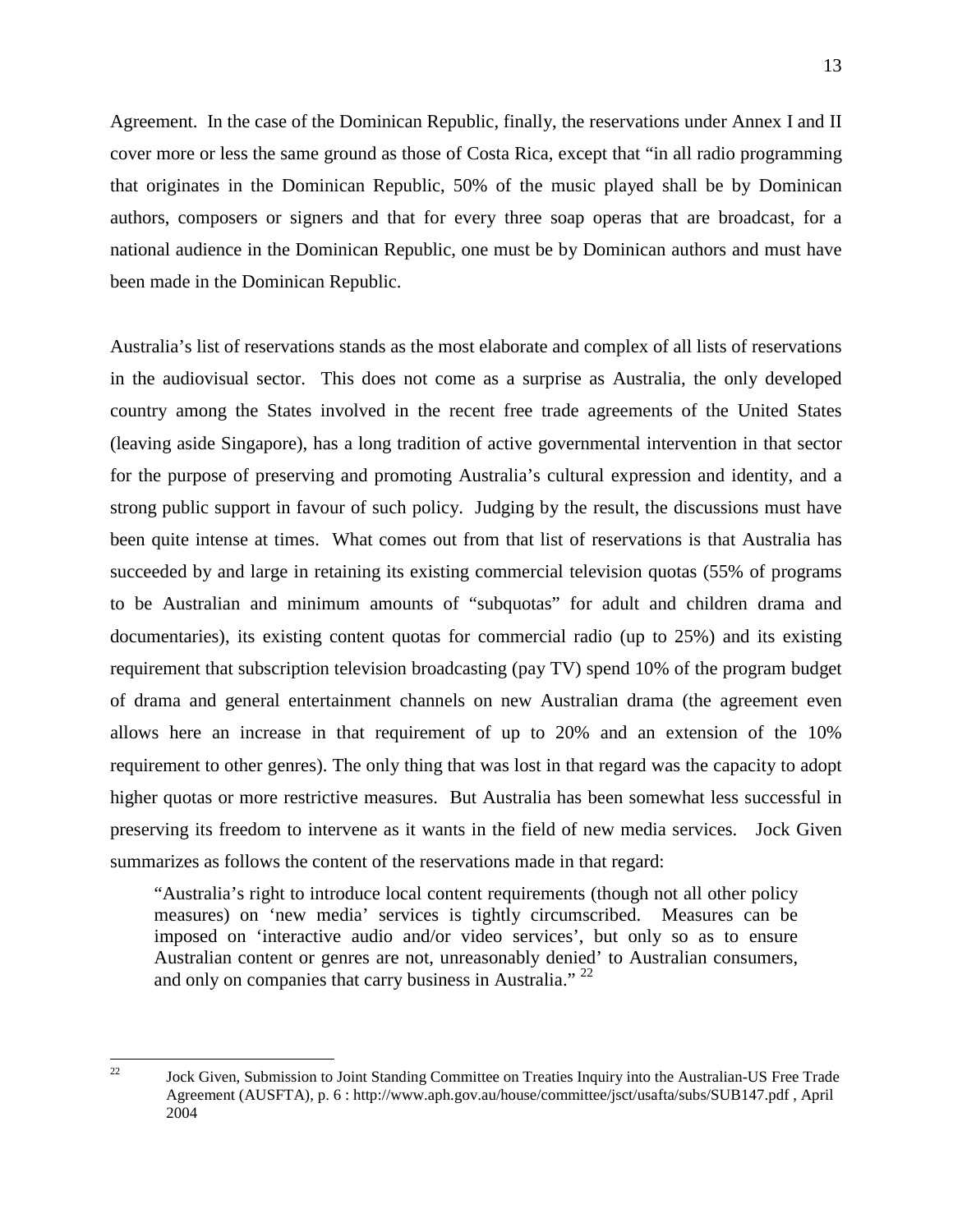It is not the place here to enter into a discussion about the exact meaning of the words used, but one can easily imagine the interesting debates that will take place when the time comes to determine what is meant by "unreasonably denied". Concerning investments, finally, the reservations made by Australia preserve the existing broadcast and newspaper limits on foreign investments, as well as the requirement for notification and national interest scrutiny of all direct media investments irrespective of size, portfolio media investments of 5%. But here again, Australia loses the capacity to adopt stricter requirements.

The most recent State to become involved in a free trade agreement with the United States is Morocco. The Moroccan negotiators had the benefit from that point of view of having access to the texts of the free trade agreements already concluded by the United States in the previous fifteen months. They were certainly aware from that point of view that a majority of the States involved in those agreements had included in their reservations measures designed to preserve their capacity to maintain or adopt local content requirements. But contrary to Australia, Morocco had no such measures in place. Not surprisingly, in their Annex I reservations, the only two mentions regarding the audiovisual and film production services sectors concern their existing requirements that in order to be established in Morocco, production companies must be organized as corporations or limited-liability companies with capital fully paid, and that a production companies engaging in executive production must comply with certain conditions such as having produced, as an enterprise established in Morocco, at least one feature-length films or three short films turned in Morocco. In its Annex II reservations, Morocco has three mentions. The first one states that Morocco reserves the right to adopt or maintain any measure that accords differential treatment to countries under any existing or future bilateral or multilateral international agreements with respect to cultural activities. The same reserves states that for greater certainty, subsidies in support of cultural industries are not subject to the agreement. The second mention reserves to Morocco the right to adopt or maintain any measure requiring cable service operators, or satellite service suppliers that provide encryption-based subscription services to consumers in Morocco to have a local representative. The third and last mention is rather brief in its formulation but potentially wide in its scope. It states in essence that "Morocco reserves the right to adopt or maintain any measure pertaining to investment in facilities for the transmission of radio and television broadcasting and cable radio and television"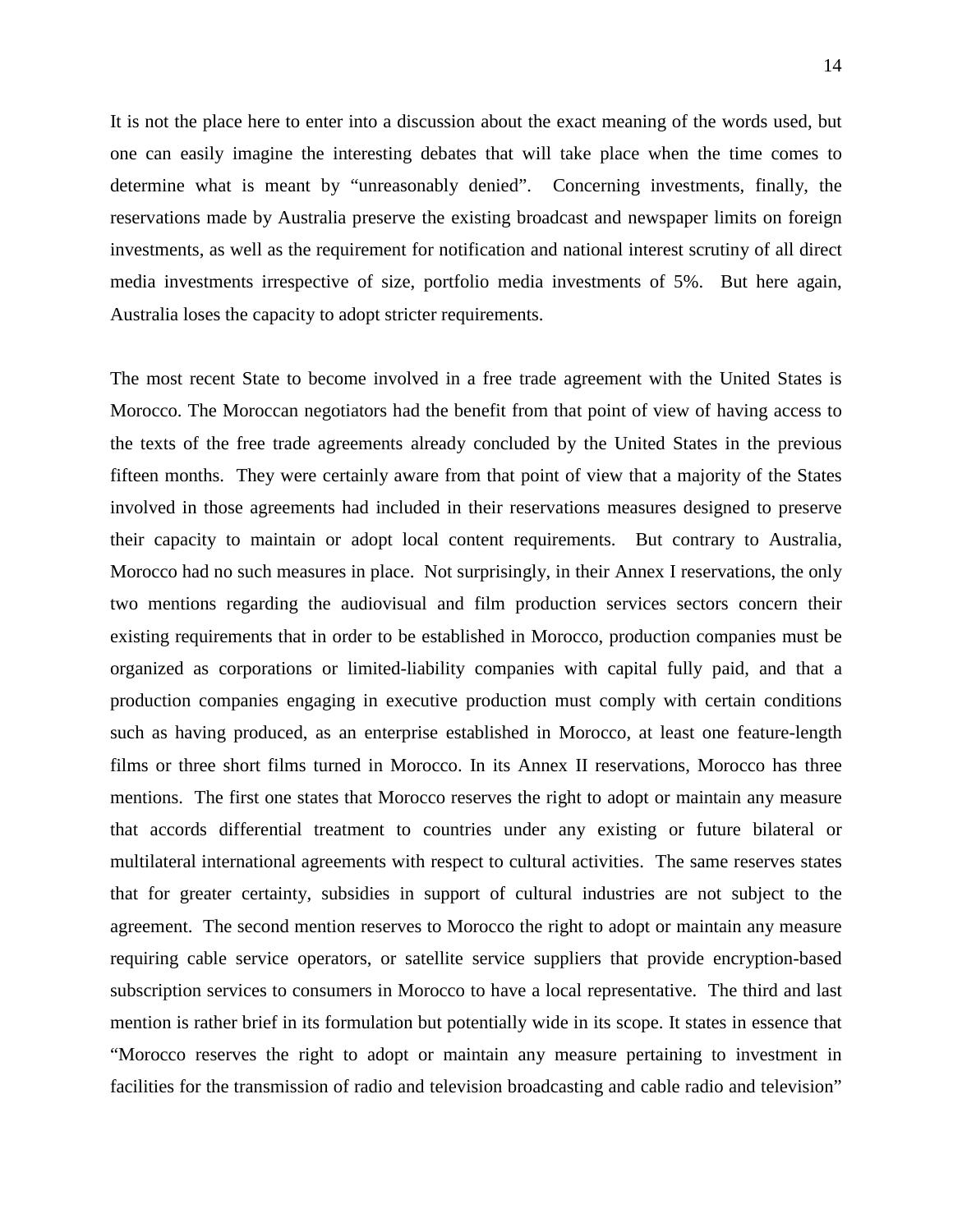and it is applicable to national treatment, performance requirements, senior management and board of directors and market access obligations. As written, it would allow Morocco to impose local content requirements at any level it wants to American investors, provided the investment concerns radio and television broadcasting or cable radio and television.

An obvious comment that comes to mind when one takes a broad look at the reservations made by these various States is that they reflect quite accurately the negotiating capacity of the States involved and that it is, as usual, the least able to protect themselves that end up paying the higher price. Another observation suggested by our look at the reservations is that there is an obvious catch in the very notion of a freeze in existing discriminatory regulations in the audiovisual sector: what may appear at first sight as a significant concession from the United States also excludes the possibility of adopting new measures that policy-makers could consider necessary in the on-line and non-broadcasting environment. The reservations of Australia from that point of view give a good idea of the kind of pressure that may be exerted by the Unites States in future free trade agreements in that area.

### **4. Keeping digital networks free of " cultural protectionism"**

As we have seen in the introduction, a core objective of the new U.S. strategy in the audiovisual sector is to adapt the latter to the new communication technologies environment. Not surprisingly, the greatest innovation of the new bilateral free trade agreements is the inclusion of an electronic commerce Chapter that follow essentially the same pattern in each agreement.<sup>23</sup> It begins with general remarks concerning the goal and scope of the chapter, and then deals successively with electronic supply of services, digital products, transparency and finally cooperation.

The general remarks common to all agreements concern the economic growth and opportunity provided by electronic commerce and the importance of avoiding unnecessary barriers to its use and development. Regarding electronic supply of services, the provisions of the five agreements are nearly identical. In the Singapore – U.S. Free Trade Agreement, for instance, " [t]he

<span id="page-14-0"></span><sup>23</sup> As points out Sacha Wunsch-Vincent, supra note 6, p. 30.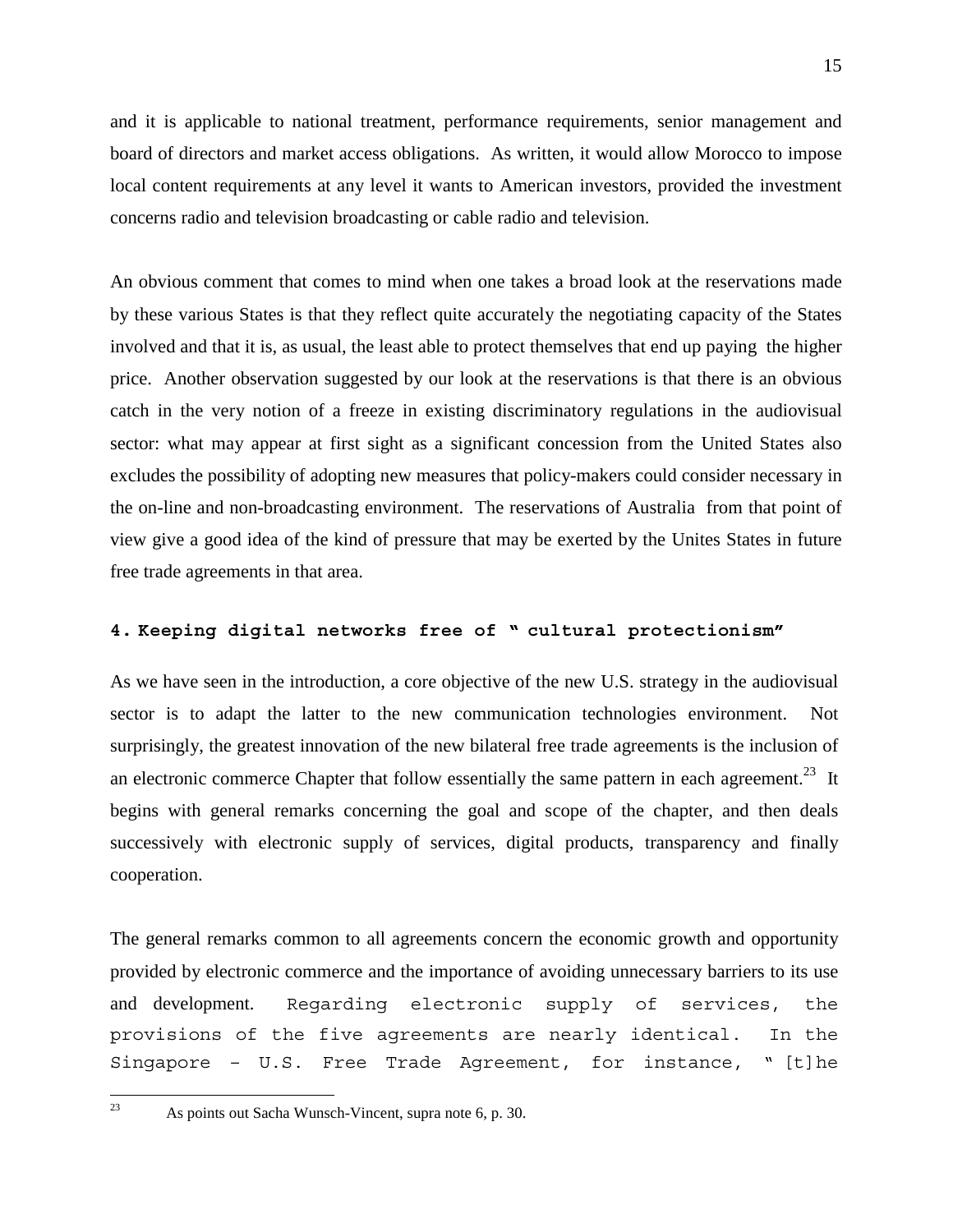Parties affirm that the supply of a service using electronic means falls within the scope of the obligations contained in the relevant provisions of Chapters 8 (Cross-Border Trade in Services), 10 (Financial Services) and 15 (Investment), subject to any reservations or exceptions applicable to such obligations" . The expression " electronic means" is defined as " employing computer processing"  $24$ . But the exact scope of the expression " supply of a service using electronic means" remains ambiguous because in many instances, it is not clear whether a particular cultural product is a good or a service. In the cultural sector, the supply of a service employing computer processing would presumably encompass information services, multi-media products to the extent that they are considered as services, downloadable music and films, subscriptionbased and pay-per-view radio and TV; but conventional television and radio using hertzian transmission would be excluded by definition. The basic obligations applicable to such cultural services supplied by electronic means are those of the service and investment chapters, that is national treatment, most-favored nation treatment and market access, subject to the reservations taken by both Parties with regard to those obligations. The provisions of the electronic chapters on electronic supply of services do not truly modify the obligations of the parties under the service chapters. Their role is simply to confirm that the treatment provided in the service chapters is quite acceptable for the purpose of electronic commerce. This does not really come as a surprise considering the much broader scope of the service chapters in the free trade agreements, due in large part to the use of the negative list approach, as compared to the situation that prevails in the GATS.

The provisions regarding " digital products" are more elaborate and constitute the truly innovative part of that Chapter. The definition of " digital products" in the five Chapters refers to " computer programs, text, video, images, sound recordings, and other products that are digitally encoded and transmitted electronically, regardless of whether a Party treats such products as a

<span id="page-15-0"></span> $24$ Article 15.6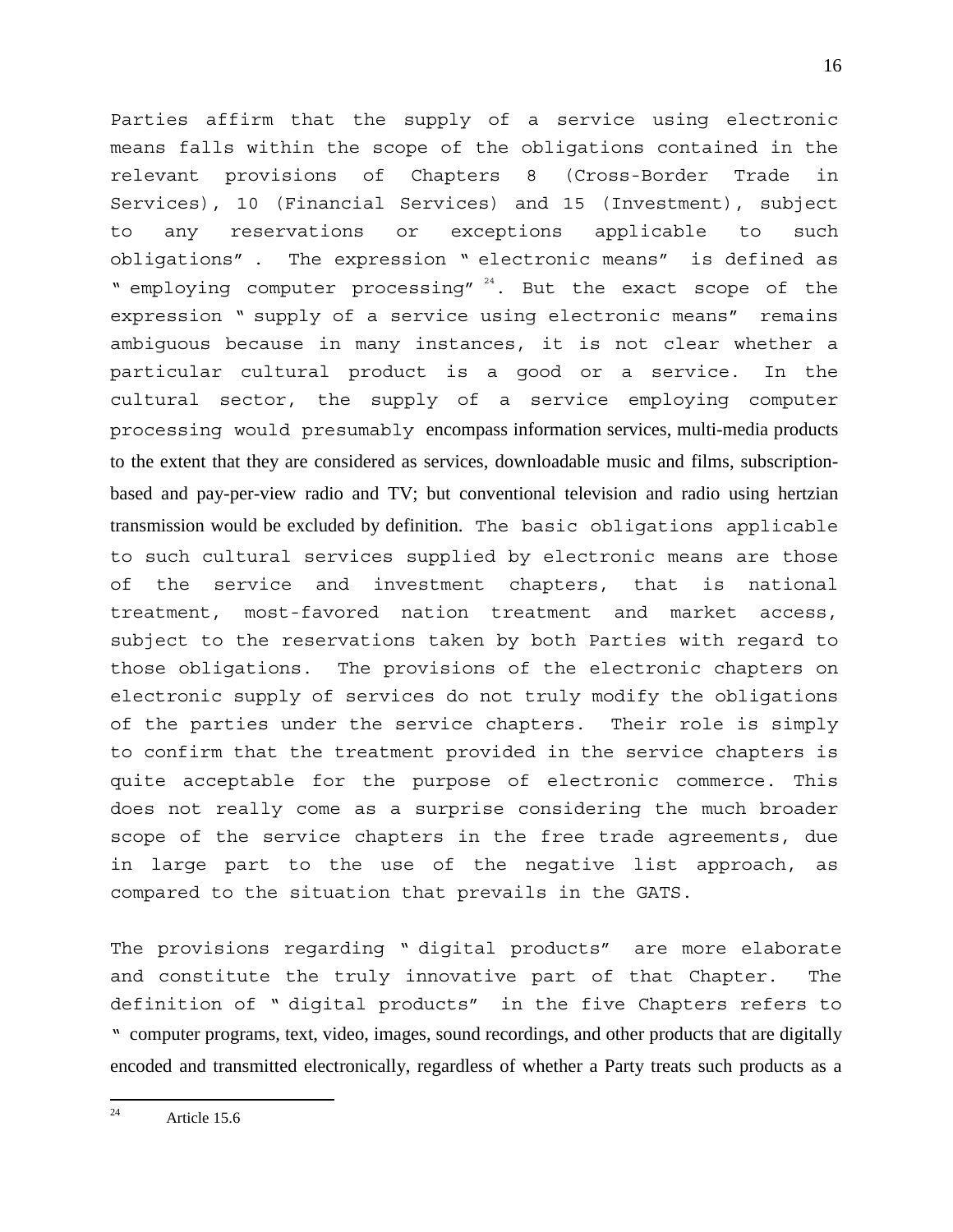good or a service under its domestic law". In a note annexed to that definition in the Chile – U.S. Free Trade Agreement, it is mentioned, "for greater certainty", that the definition of digital products "is without prejudice to the on-going WTO discussions on whether trade in digital products transmitted electronically is a good or a service". As we shall see, the provisions on "digital products" to all intents and purposes circumvent that distinction by making them subject in practice to the same obligations. Most cultural products including books and periodicals (but more particularly audiovisual products such as films, television programs, multimedia and music) are or can be made available as digital products, the tendency being towards an increasing digitalization of cultural products (almost completely realized in the case of music and multimedia, in the process of being realized in the case of television and films).

The basic obligations concerning digital products fall into three categories but they share the same common objective, which is to ensure that such products circulate as freely as possible. The first category concerns custom duties, the second one national treatment, the third one mostfavored- nation treatment. The obligations concerning customs duties presupposes that the digital products to which they apply are goods rather than services since in principle only tangible products are the object of customs duties. The Parties are prohibited in that regard from applying customs duties on digital products of the other Party transmitted electronically<sup>25</sup>. In the Singapore-U.S. agreement and the Central American Free Trade Agreement, it is further provided that a Party is not prevented from applying customs duties to carrier media bearing digital products, "provided such duties apply to the cost or value of the carrier medium alone, without regard to the cost or value of the digital products stored in the medium carrier"<sup>26</sup>. A "carrier" medium" is defined in the same agreement as "any physical object capable of storing a digital product by any method now known or later developed, and from which a digital product can be perceived, reproduced, or communicated, directly or indirectly, and includes, but is not limited to, an optical medium, a floppy disk, or a magnetic tape"<sup>[27](#page-16-2)</sup>

<span id="page-16-0"></span><sup>25</sup> <sup>25</sup> The wording is taken from the Chile-U.S. agreement; it differs from the wording in the Singapore-U.S. agreement which is broader in scope and reads as follows : "A Party shall not apply customs duties, fees, or charges on or in connection with the importation or exportation of digital products by electronic transmission". <sup>26</sup> *Singapore-U.S. Free Trade Agreement*, Article 14.3 (2) and Central American Free Trade Agreement,

<span id="page-16-1"></span>article 14.3; the same approach to customs valuation of Carrier media applies in the Chile-U.S. agreement : see Article 3.5.<br>Article 14.5

<span id="page-16-2"></span>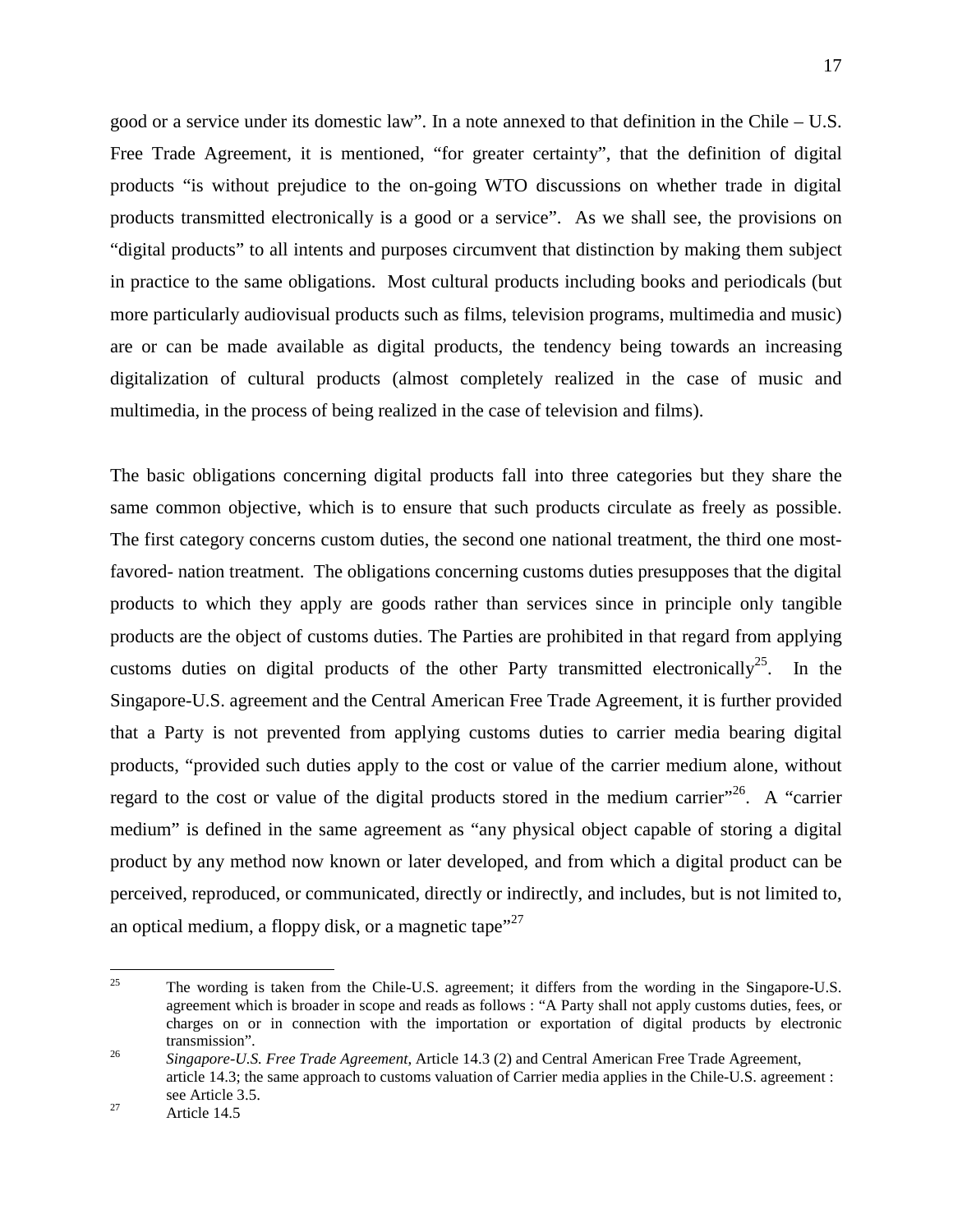The obligation regarding national treatment is set forth in broad terms in all five agreements. It reads as follows in the Chile-U.S. agreement:

A Party shall not accord less favorable treatment to a digital product than it accords to other like digital products, on the basis that:

(a) the digital product receiving less favorable treatment is created, produced, published, stored, transmitted, contracted for, commissioned, or first made available on commercial terms in the territory of the other Party; or

 (b) the author, performer, producer, developer, or distributor of such digital products is a person of the other Party.

However, the other four agreements go somewhat further by adding a third basis of discrimination to that text which reads as follows:

(a) so as otherwise to afford protection to the other like digital products that are created, produced, published, stored, transmitted, contracted for, commissioned, or first made available on commercial terms in its territory.

This addition, which borrows from the text of Article III (1) of the  $GATT^{28}$ , significantly expands the scope of the national treatment obligation to cover any measures of a Party that does not provide competitive conditions for imports equal to those of domestic products, which could include measures with a commercial effect equivalent to that of quantitative restrictions.

The third type of obligation that applies to digital products is the most-favored-nation treatment. The wording of the five agreements on that subject is identical. It provides that:

- (a) A Party shall not accord less favorable treatment to a digital product created, produced, published, stored, transmitted, contracted for, commissioned, or first made available on commercial terms in the territory of the other Party than it accords to a like digital product created, produced, published, stored, transmitted, contracted for, commissioned, or first made available on commercial terms in the territory of a non-Party.
- (b) A Party shall not accord less favorable treatment to digital products whose author, performer, producer, developer, or distributor is a person of the other Party than it accords to like digital products whose author, performer, producer, developer, or distributor is a person of a non-Party.

<span id="page-17-0"></span> $28$ <sup>28</sup> The contracting parties recognize that internal taxes and other internal charges, and laws, regulations and requirements affecting the internal sale, offering for sale, purchase, transportation, distribution or use of products, and internal quantitative regulations requiring the mixture, processing or use of products in specified amounts or proportions, should not be applied to imported or domestic products so as to afford protection to domestic production.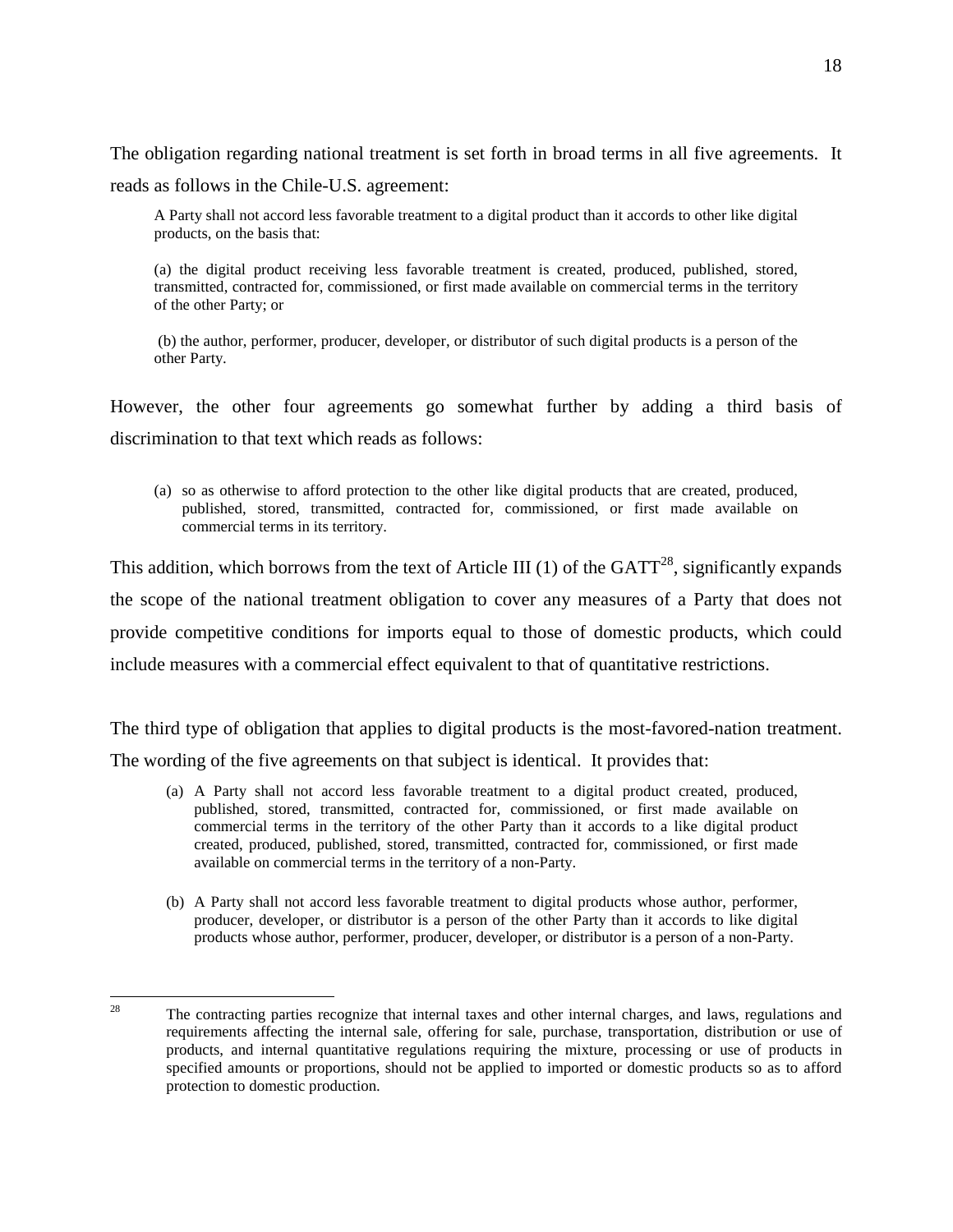As can be seen, the main objective of the electronic chapters, with regard to the audiovisual sector, is to ensure that digital products delivered via new communications media remain free of " cultural protectionism" . It provides for unlimited gains in the future in exchange for well circumscribed concessions in the present.

#### **Conclusion**

Our analysis of the five recent free trade agreements concluded by the United States Agreement with regard to the cultural sector shows that they are closely related in their design, that they do have a significant impact in the cultural sector and that they are part of a strategy by the United to insure that digital networks remain free of cultural proctionism.

That there is a common design to these five free trade agreements has been clear all along. There are some differences between them here and there that may be explained by the particular context State and to some extent also by the experience gained by the United States in negotiating these two " new generation" bilateral free trade agreements, the more recent agreement appearing in that respect somewhat more constraining, for instance, than that the one with Chile.

The impact of those agreements in the cultural sector is far from negligible. They suggest not only a change of approach in negotiating concessions, but also a change of priority in the type of concessions researched. The new strategy of the United States in the cultural sector rests quite clearly on the view that while measures that do not conform to national treatment, most-favored-nation treatment and free market access can be tolerated as they presently exist in the traditional audiovisual sector because they are bound one way or another to disappear with time, no such tolerance must be accepted for digitally delivered content which are at the hearth of the new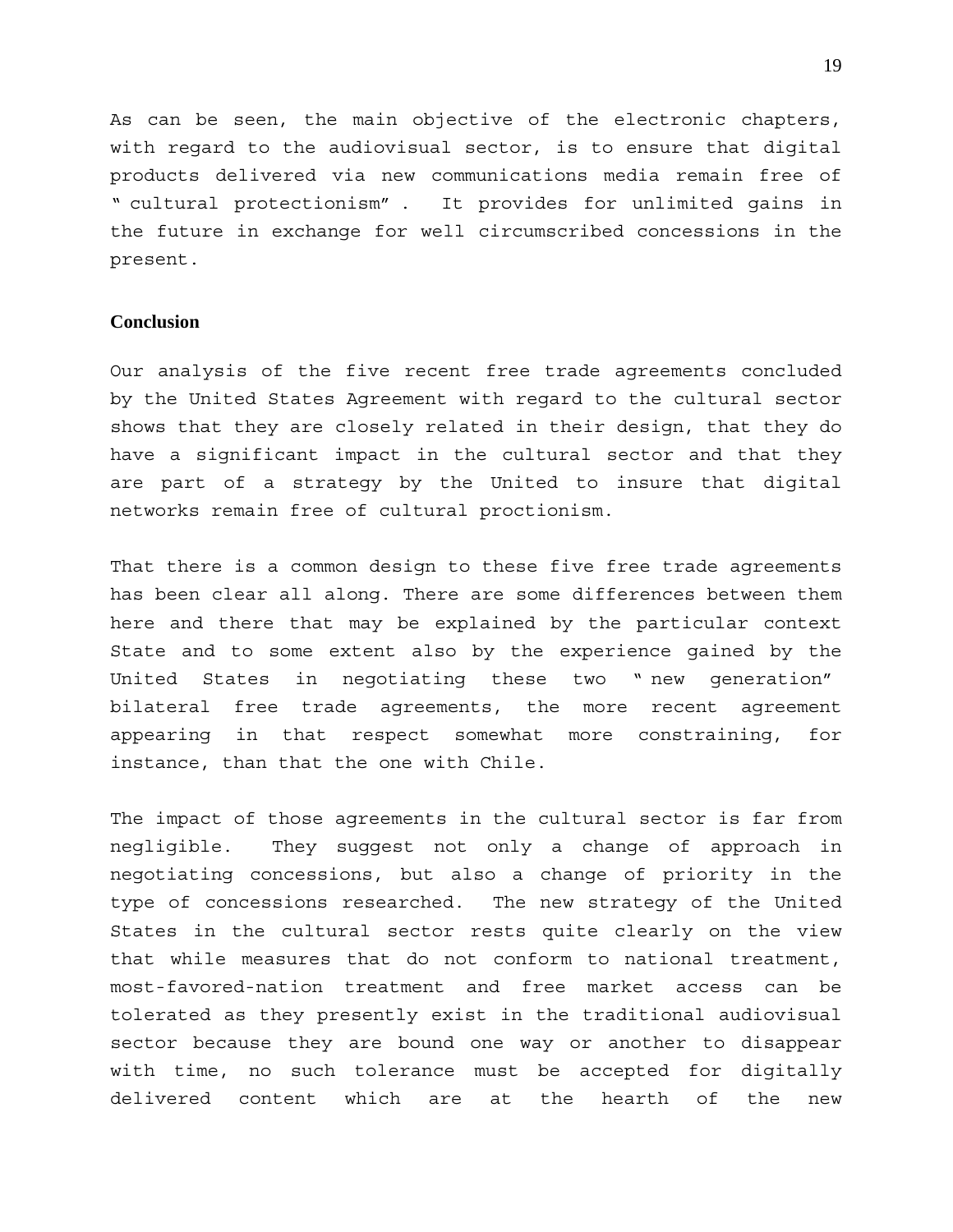communication economy and should therefore remain free of cultural protectionism. To implement this strategy, the United States are now proposing an approach that clearly put the emphasis on the free circulation of digitally delivered content and circumvent the dichotomy between cultural goods and services by making digital products subject to the same basic obligations that apply to the electronic supply of services, that is national treatment, most-favored-nation treatment and free market access<sup>29</sup>. To facilitate the acceptance of such commitments, contracting Parties are entitled to make exceptions and reservations to cover their non-conforming cultural measures in the services and investments sectors and a carved out is made for subsidies in those two chapters. But this is more than fully compensated by the gains expected in the new digital environment.

Finally, it is also clear that the new strategy has a political objective which is to counter "attempts" by other States to have the cultural sector excluded in totality or in part from bilateral or regional free trade agreements<sup>[30](#page-19-1)</sup>. This is explicitly acknowledged by Jack Valenti in a Press Release accompanying the announcement of the conclusion of the Chile-U.S. Free Trade Agreement negotiations, when he states that "[i]n stark contrast to some earlier trade agreements, this Agreement avoids the "cultural exceptions" approach....".<sup>31</sup>. Furthermore, indications are that the same strategy with the same political goal is being used in other free trade negotiations presently underway, such as the negotiations with South African Customs Union, Bahrain and the Andean countries $32$ 

What to think of that new strategy? To answer that question, we would like to use the following comment of Jack Valenti and the MPAA: "The U.S. Chile Free Trade agreement represents a

<span id="page-19-0"></span> $29$ <sup>29</sup> Free market access for digital products is largely realized through the implementation of a broad national treatment commitment and the prohibition to apply customs duties and other fees or charges on or in

<span id="page-19-1"></span>connection with the importation or exportation of digital products through electronic transmission.<br><sup>30</sup> The bilateral free trade agreements concluded to this day by Canada with Israel, Chile and Costa Rica exclude cultural industries from the scope of those agreements as do all the bilateral investment agreements concluded by Canada since 1996. Provisions excluding the audiovisual sector from the services chapters are also to be found in the bilateral free trade agreements of the European Union with Mexico and Chile.<br><sup>31</sup> *See : http://www.mpaa.org/jack/index.htm* <br>See supra, note 7.

<span id="page-19-2"></span>

<span id="page-19-3"></span>